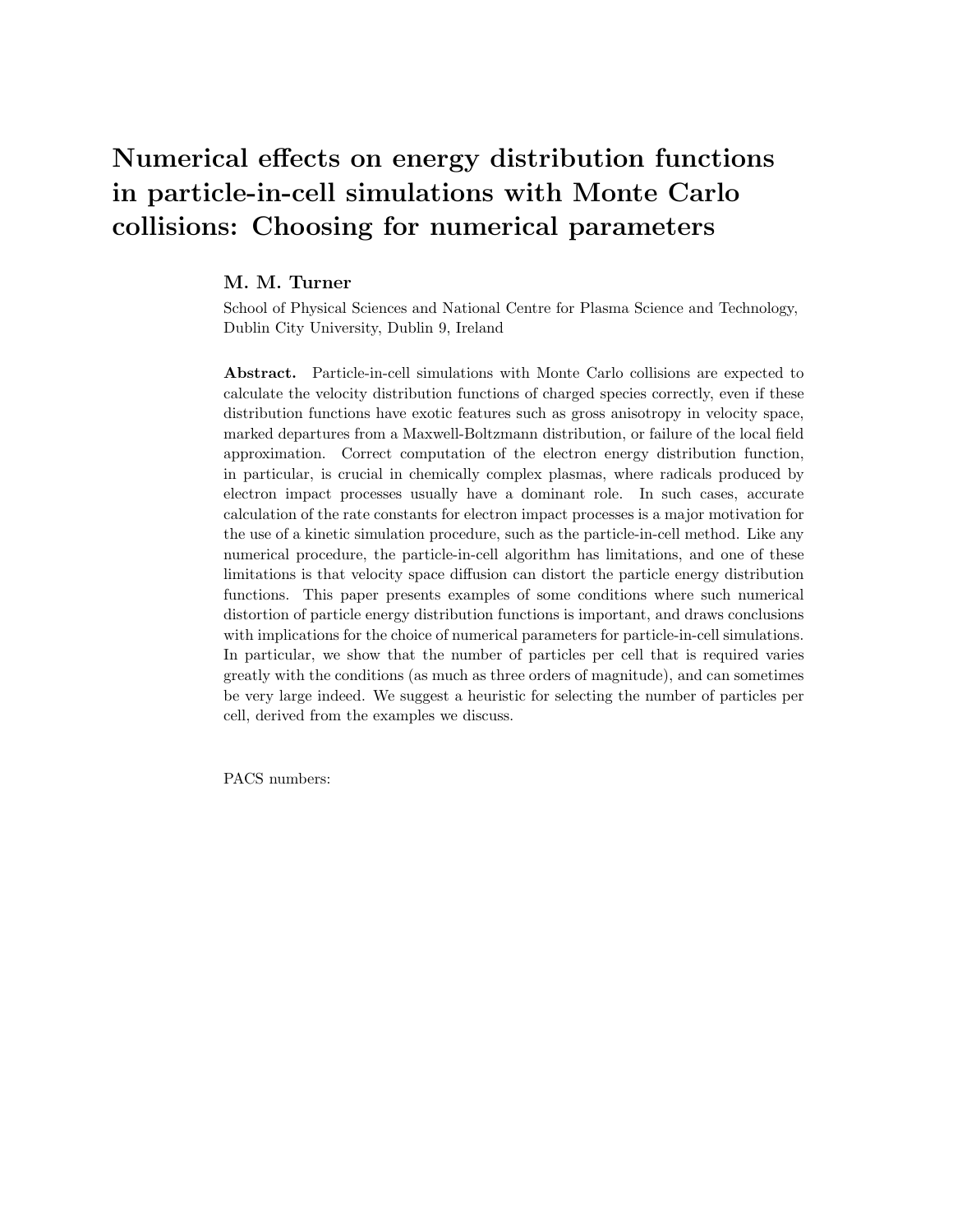# 1. Introduction

Particle-in-cell simulations with Monte Carlo collisions [1, 2, 3] are widely used, most commonly in applications involving plasma discharges. These discharges present some difficulty to most computational and analytical approaches, primarily because the particle distributions can assume complex forms, but also because the coupling between particles and fields can be non-trivial, which can lead to subtle but important physical effects, such as those related to Landau damping, for example [4]. Physical insight has suggested many useful approximations that greatly simplify the treatment of such problems. For example, if velocity space anisotropy is not severe, a spherical harmonic approximation can be used to represent velocity space distribution functions [5, 6]. If velocity space anisotropy is extreme, on the other hand, a multi-beam approach can be used. These, and other related approximations, can powerfully reduce the complexity of the problem at hand. However, there is a basic difficulty, namely that these useful approximations are rarely uniformly valid. Typically, they hold in some spatial regions, but not in others. Consequently, there arises the notoriously difficult problem of connecting incommensurate approximations.

A common response is to develop a hybrid approach [7] that is based primarily on computing moments of the Boltzmann equation such as density, momentum and energy, but with the refinement that velocity space distributions are calculated by some other procedure, such as solving a simplified Boltzmann equation. This approach can exhibit all the relevant physics at reasonable computational cost. Such hybrid methods are based on complex assumptions and approximations, whose consistency and validity is difficult to demonstrate. Consequently, the level of accuracy associated with a hybrid simulation is difficult to specify.

A particle-in-cell simulation avoids these difficulties by solving the Boltzmann equation directly, so there is no restriction on the form of the velocity distribution functions or on the nature of the coupling between the particles and the fields. Of course, these advantages are bought at considerable computational cost, and are accompanied by some algorithmic limitations. Most notably, the discrete time and space intervals involved in the method are restricted by well-known conditions related to the plasma frequency and the Debye length, respectively. A third numerical parameter is the number of particles per cell. This parameter essentially controls the rate of velocity space diffusion. The question of how these parameters should be chosen was extensively investigated at an early stage in the development of particle-in-cell simulations (see [1, 2] and references therein), and these works produced heuristics for selecting time steps and cell sizes that have been extensively used since. They also yielded relationships between the numerical parameters and the rate of velocity space diffusion. These relations are helpful if the aim is to simulate a closed system for a finite amount of time (such as a model with no power input and periodic boundary conditions), because they enable one to compute a relaxation time due to numerical effects that can be made large compared with the duration of the simulation. But their relevance to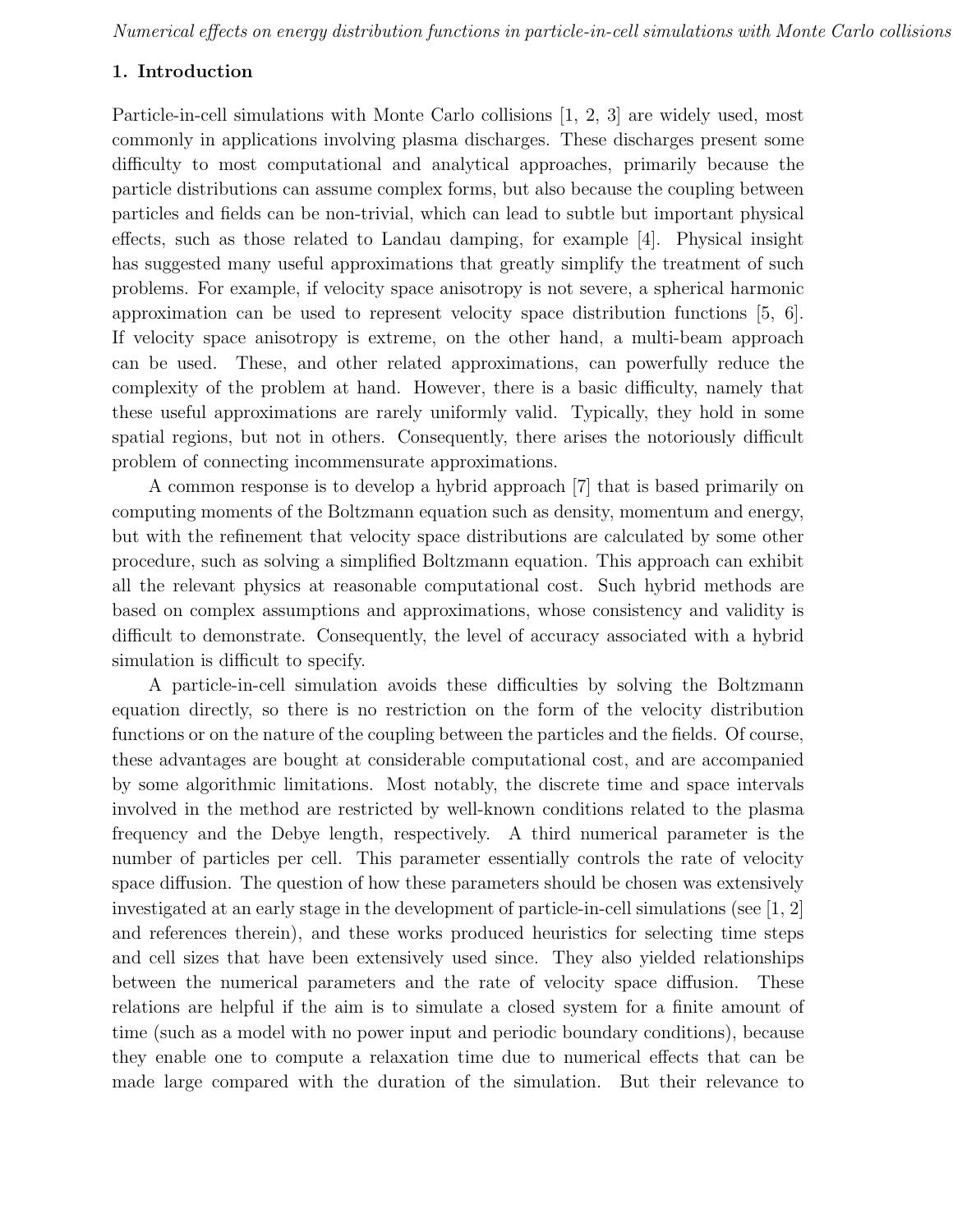the situation in most discharge simulations is not obvious, because here one wishes typically to computer a stationary state of the system (in some sense) and what then is an acceptable rate of numerical diffusion? There is no obvious characteristic time to compare with. Consequently, the question of what numerical parameters should be deemed acceptable is not easy. Even if the usual heuristics for time step and cell size are accepted, the question of the number of particles remains open. This issue has received surprisingly little attention. Vahedi *et al*  $\lbrack 8 \rbrack$  investigated the effect of numerical parameters in the much discussed case of a low-pressure capacitive discharge in argon (see Godyak and Piejak [9] and citations thereof). Their discussion emphasizes the opportunities for using implicit techniques with sub-cycling to increase the time step and cell size, but they say little concerning the choice of the number of particles. One might infer that they believed their simulations to be satisfactorily converged for the largest number of particles-per-cell that they employed. The present author showed in more recent work that this was probably an optimistic view[10]. In fact, one needs both a greater number of particles and Coulomb collisions between electrons to achieve a converged simulation. This work also showed that the velocity space diffusion rate is—surprisingly—also influenced by the frequency of Monte Carlo collisions. Ref. [10] also defines a relaxation time that can be expressed in terms of the three numerical parameters discussed above, but this relaxation time provides little insight into the character of the distortion of the distribution function, or the relationship between the physical parameters and the occurrence of numerical effects.

This discussion shows that previous work has provided little insight into the relationship between the quality of a simulation and the number of particles per cell. In the present paper, we present calculations aimed at providing some such insight into the character of the distortion of the particle distribution functions produced by velocity space diffusion, and illustrating the relationship between these distortions and a key physical parameter, namely the reduced electric field—the ratio of the electric field to the gas density,  $E/N$ . Under many conditions of practical interest, the reduced electric field is the physically relevant control parameter, but even when this is not so,  $E/N$  regulates the electron temperature, and the electron temperature is almost always of central interest. The drift of argument of this paper is thus that the number of particles per cell that is required is primarily a function of the electron temperature. Consequently, the results presented in this paper may be used to form a preliminary view of the number of particles that might be needed in typical applications of particle-in-cell simulations.

# 2. Background

In particle-in-cell simulations, the causes of velocity space diffusion are imprecision in the solution of the field equations, and the graininess induced by the finite number of particles [1, 2]. These effects introduce a stochastic component into the fields. By convention, this diffusion effect is divided into self-heating, which causes a roughly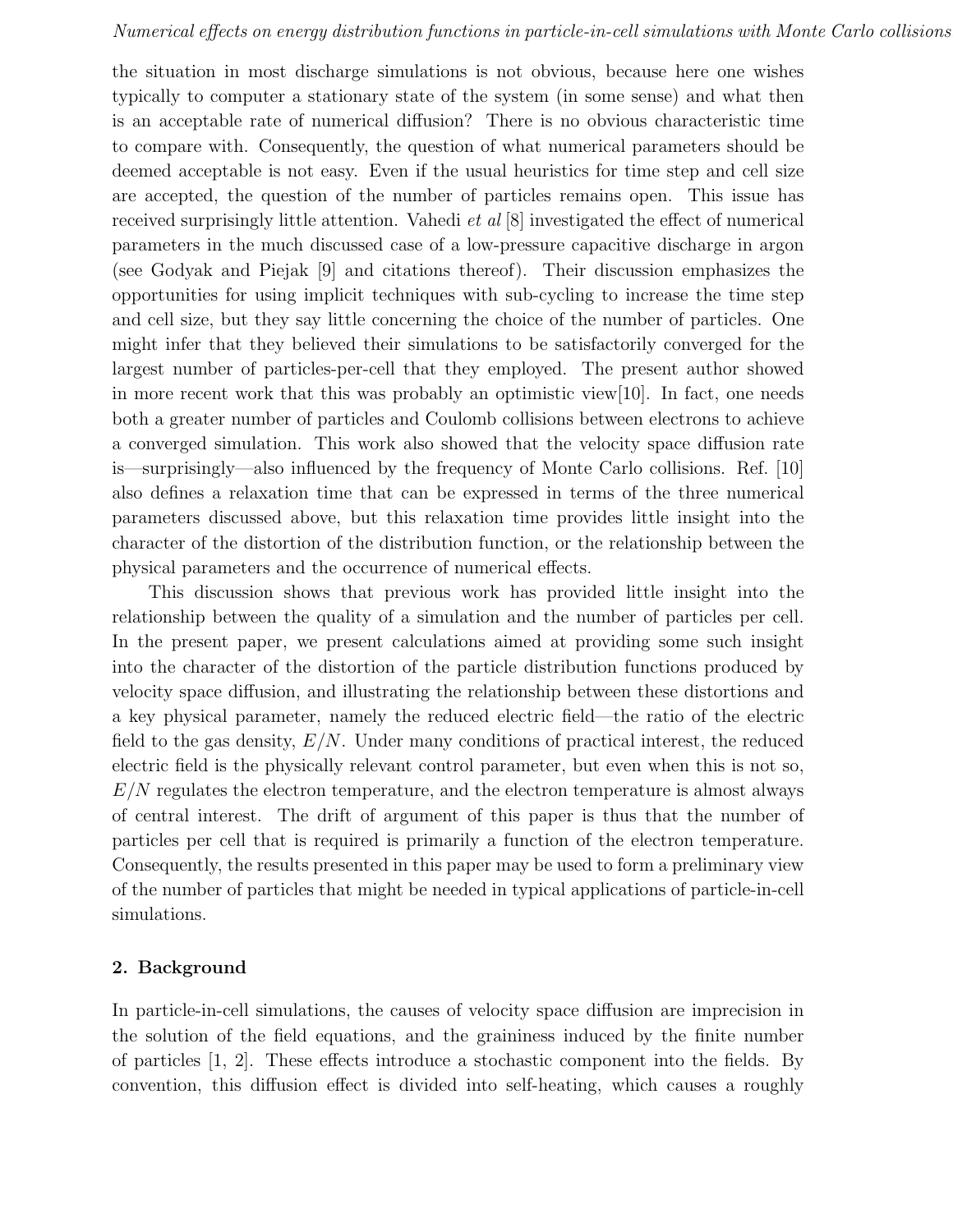linear increase in the kinetic energy of the particles, and relaxation (sometimes called thermalisation), which causes the particle distribution functions to become more Maxwellian than should be the case. One can define separate characteristic times for these phenomena: The self-heating time  $\tau_H$ , and the relaxation time  $\tau_R$ . In general, these times are complex functions of three numerical parameters, the cell size  $\Delta x$ , time step  $\Delta t$ , and the number of particles per cell, N<sub>C</sub>. However, the cell size and time step are usually governed by the well-known conditions

$$
\omega_p \Delta t \lesssim 0.2 \tag{1}
$$

$$
\frac{\lambda_D}{\Delta x} \ge 2\tag{2}
$$

where  $\omega_p$  is the plasma frequency, and  $\lambda_D$  is the Debye length. These accuracy conditions are almost universally applied.  $N<sub>C</sub>$  can then be adjusted to regulate the rate of heating and thermalisation. These effects drive fluxes of particles in velocity space. Such fluxes are also driven by physical effects, such as electric fields and collisions of various kinds. A reasonable accuracy condition is to require the physical fluxes to be large compared with the numerically induced fluxes. If this condition does not hold, then we must expect the particle distribution functions to be significantly shaped by numerical phenomena, which is clearly an undesirable situation. However, in practice, it is not obvious how to demonstrate that these numerical effects are in fact negligible, without investigating the convergence of every simulation as a function of  $N<sub>C</sub>$ . The purpose of the present study is carry out such an investigation for conditions relevant to self-sustaining discharges. We have chosen to work with cross sections for helium gas, and to investigate the convergence of the electron energy distribution function as  $N<sub>C</sub>$  is varied. This has been done for a range of values of the reduced electric field,  $E/N$ , where E is the electric field and N is the neutral gas number density. The reduced electric field values we employed roughly span the range found in a helium positive column. The positive column, although an important test case, is not of universal interest. However, as noted above,  $E/N$ essentially regulates the mean electron energy,  $\langle \varepsilon \rangle$ , and the range of  $\langle \varepsilon \rangle$  that occurs in these calculations probably covers any self-sustaining discharge in helium. Therefore, these results provide useful insight for most if not all simulations of plasma discharges.

## 3. Simulations

The simulation strategy is to perform calculations with physical and numerical parameters that are identical, except for the number of particles per cell,  $N_c$ . This procedure has been carried out for a series of values of the reduced electric field,  $E/N$ , for reasons discussed above. The range of values adopted is from 1 Td to 200 Td. We employed a conventional particle-in-cell simulation with Monte Carlo collisions, using one space dimension, Cartesian coordinates, and periodic boundary conditions. A set of cross sections for electron collisions with helium was used [11]. In all cases, the ratio of the electron collision frequency,  $\nu_c$ , to the plasma frequency was ~ 0.02. The results depend on this parameter, which is chosen here to be typical for particle-in-cell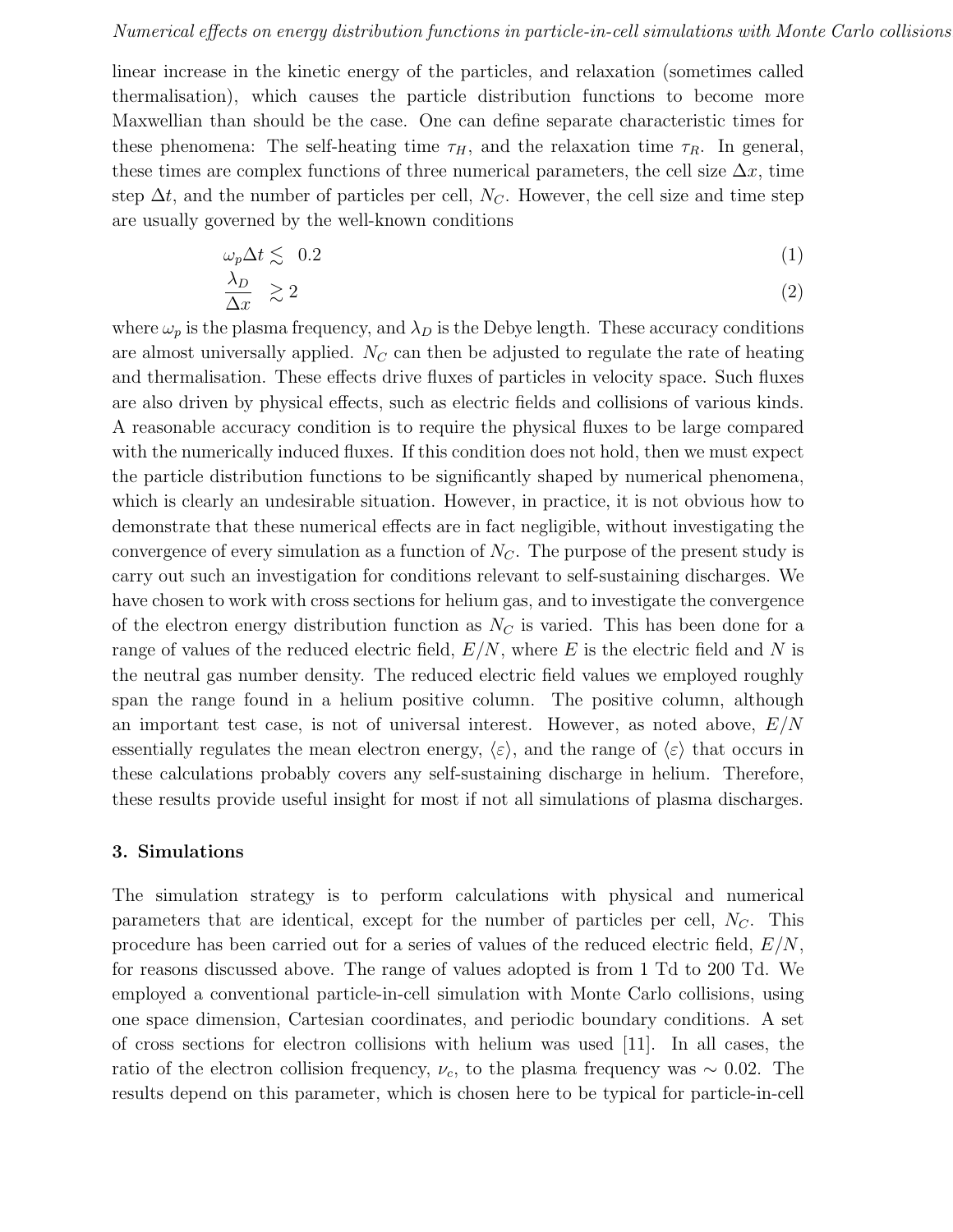simulations of discharges. Similarly, the cell size and time step were chosen to marginally satisfy eqs. 1 and 2. The total number of particles and the number of cells were varied in order to achieve the desired value of  $N_C$ . In no case was the number of cells less than 32, however, because below this limit the results depend on the number of cells. Presumably, this happens because the stochastic field spectrum is significantly cut off in smaller simulations. In addition to these particle-in-cell calculations, we also carried out similar calculations using a pure Monte Carlo method. This Monte Carlo method in fact is the same as the particle-in-cell simulation, but with the stochastic field component eliminated. The differences that we find between the particle-in-cell calculations and the Monte Carlo calculations are therefore entirely due to the influence of the stochastic field component in the particle-in-cell simulations. For the purposes of this study, we have assumed that if conditions 1 and 2 are uniformly satisfied, then the primary factor influencing the stochastic field component is the number of particles per cell,  $N_c$ . In all these computations, secondary electrons produced by ionization are suppressed (as a matter of convenience only). In this work we are interested in stationary results, but the simulation procedure follows evolution in time. Therefore, an integration time is chosen long enough for a stationary state to be reached, and the results presented were obtained by taking a time average of this stationary state. This averaging, of course, is needed to reduce statistical fluctuation.

### 4. Results

Fig. 1 shows the mean electron energy as a function of  $E/N$ , for the range of values that we consider. These data show that the mean energy varies from about 0.6 eV to about 20 eV. For  $E/N \le 10$  Td, the mean energy is approximately proportional to the electric field. In this regime, inelastic collision processes are not important. For  $E/N \gtrsim 10$  Td, inelastic processes dominate the electron energy balance, and the mean energy has a much weaker dependence on the electric field. A self-sustaining discharge probably cannot exist in the regime where  $E/N \lesssim 10$  Td, because the ionization rate is vanishingly small, but it is not irrelevant to consider such values. A breakdown of spatial or temporal equilibrium between the electrons and the fields can lead to the appearance of groups of electrons with mean energies of this order [9, 12], and an accurate representation of such electrons in simulations can be important.

Fig. 2 shows the electron mean energy at 200 Td, calculated using the particlein-cell simulation for a range of values of  $N<sub>C</sub>$ . In this case, there is no appreciable dependence of  $\langle \varepsilon \rangle$  on  $N_C$ , which, of course, is a desirable situation. The electron energy distribution functions displayed in fig. 3 similarly show that over the entire energy range, there is no important variation with  $N<sub>C</sub>$ . In the extreme tail of the distribution, there is indeed some divergence when  $N<sub>C</sub> < 10$ , but this is a smaller number of particles than one would normally employ in a practical simulation.

Fig. 2 shows the electron mean energy as a function of  $N_C$  for  $E/N = 100$  Td. These data show that for  $N_C \gtrsim 100$ , there is essentially no dependence. For smaller values, a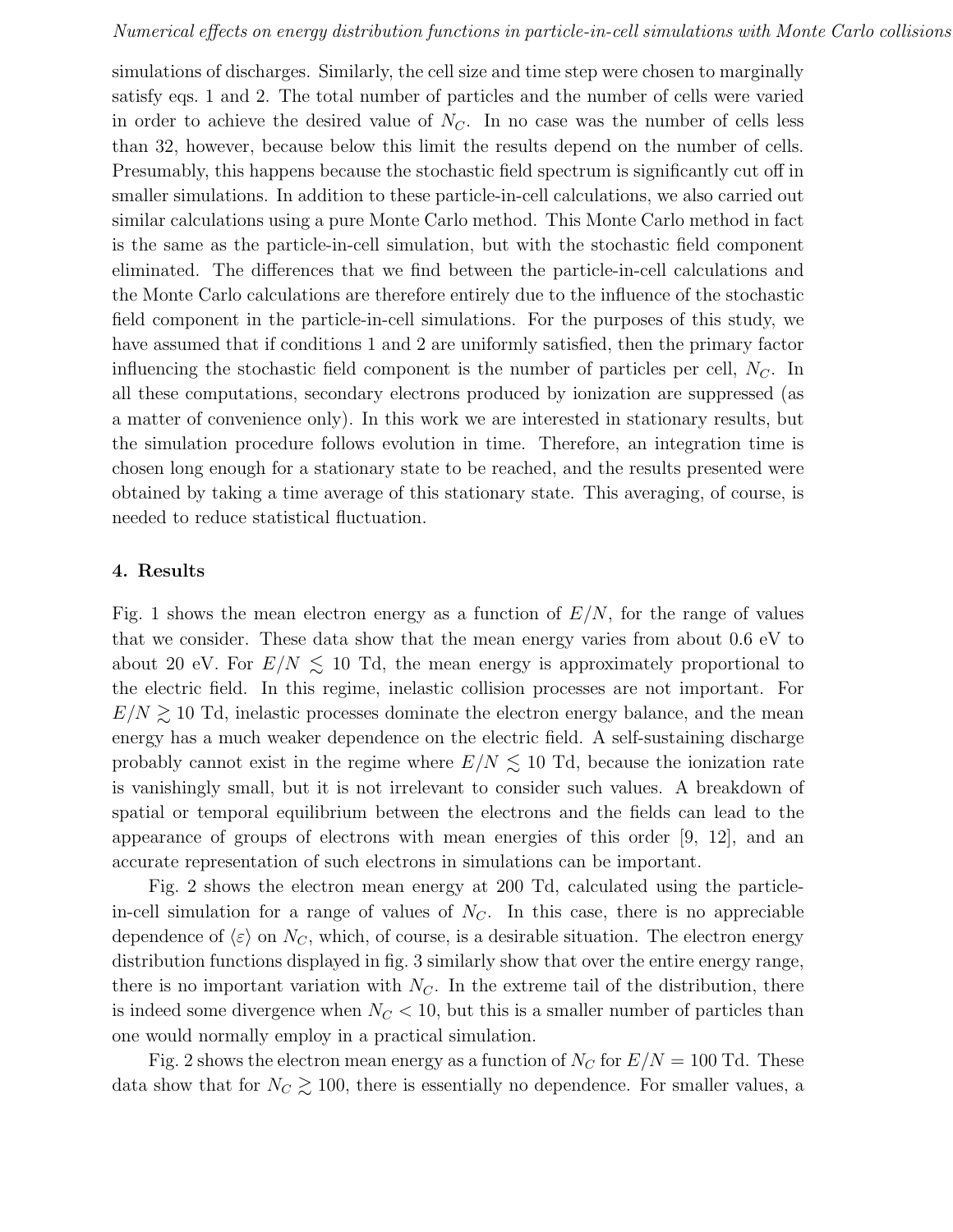weak dependence appears, and the mean energy falls, by about 1 eV between  $N_C = 100$ and  $N_c = 10$ . This reflects an underlying distortion of the energy distribution function, which becomes more Maxwellian under the influence of numerical thermalisation as  $N_C$ falls below about 100 Td.

The first two cases we have discussed are in the regime where inelastic collisions are important. Evidently, under these conditions, a modest number of particles suffices to produce a converged electron energy distribution function at almost all energies. At 10 Td, the case is somewhat different. Under these conditions, inelastic collisions are significant but not dominant in the electron energy balance—about 30 % of the power is dissipated in inelastic collisions. Fig. 2 shows the variation of the electron mean energy with  $N_c$  for this case (note that the data for this value of  $E/N$  are scaled up by a factor 5). There is a much more significant variation of the mean energy with  $N_c$ , and a much larger number of particles ( $N_C \sim 4000$ ) is required to achieve a regime where the energy distribution function is converged. Fig. 5 shows that even with  $N<sub>C</sub> = 4096$ , the energy distribution is perceptibly too Maxwellian—there are more low energy electrons and more high energy electrons than are found in Monte Carlo simulations.

The final example deals with  $E/N = 1$  Td, where inelastic processes are not important. In this case, the dependence of the mean energy on  $N_c$  has changed, as fig. 2 shows (note that the data for this value of  $E/N$  are scaled up by a factor 20). The mean energy slowly falls as  $N<sub>C</sub>$  increases. This small variation of the mean energy reflects a much larger change in the electron energy distribution functions, which are significantly too Maxwellian for any  $N_C \lesssim 10^4$ , as fig. 6 shows.

### 5. Discussion and Conclusions

The simulation results presented in the previous section show that the number of particles per cell that is required to obtain a converged electron energy distribution is a strong function of the electric field. For  $E/N \gg 10$  Td,  $N_C \gtrsim 100$  appears sufficient, but for  $E/N \lesssim 10$  Td a much larger number is needed. At  $E/N \sim 1$  Td, the number of particles needed to obtain a fully converged electron energy distribution function verges on the impractical. In all cases, the consequence of having too few particles is that the electron energy distribution function becomes too Maxwellian. Under the conditions discussed here, this means that the number of low energy electrons and the number of high energy electrons is greater than should be the case. In general, the nonphysical extension of the high energy tail of the distribution function probably has more serious consequences. These include overestimation of the rates of inelastic collision processes, and overestimation of the rate of untrapping of electrons near null points in the electric field, as occurs in the negative glow of some direct current discharges and in the bulk plasma of oscillating current discharges. Coulomb collisions may also be important under these conditions, and may limit the number of particles that are needed to ensure that physical effects dominate numerical phenomena [10].

These results apply to a specific set of calculations in helium, but they point to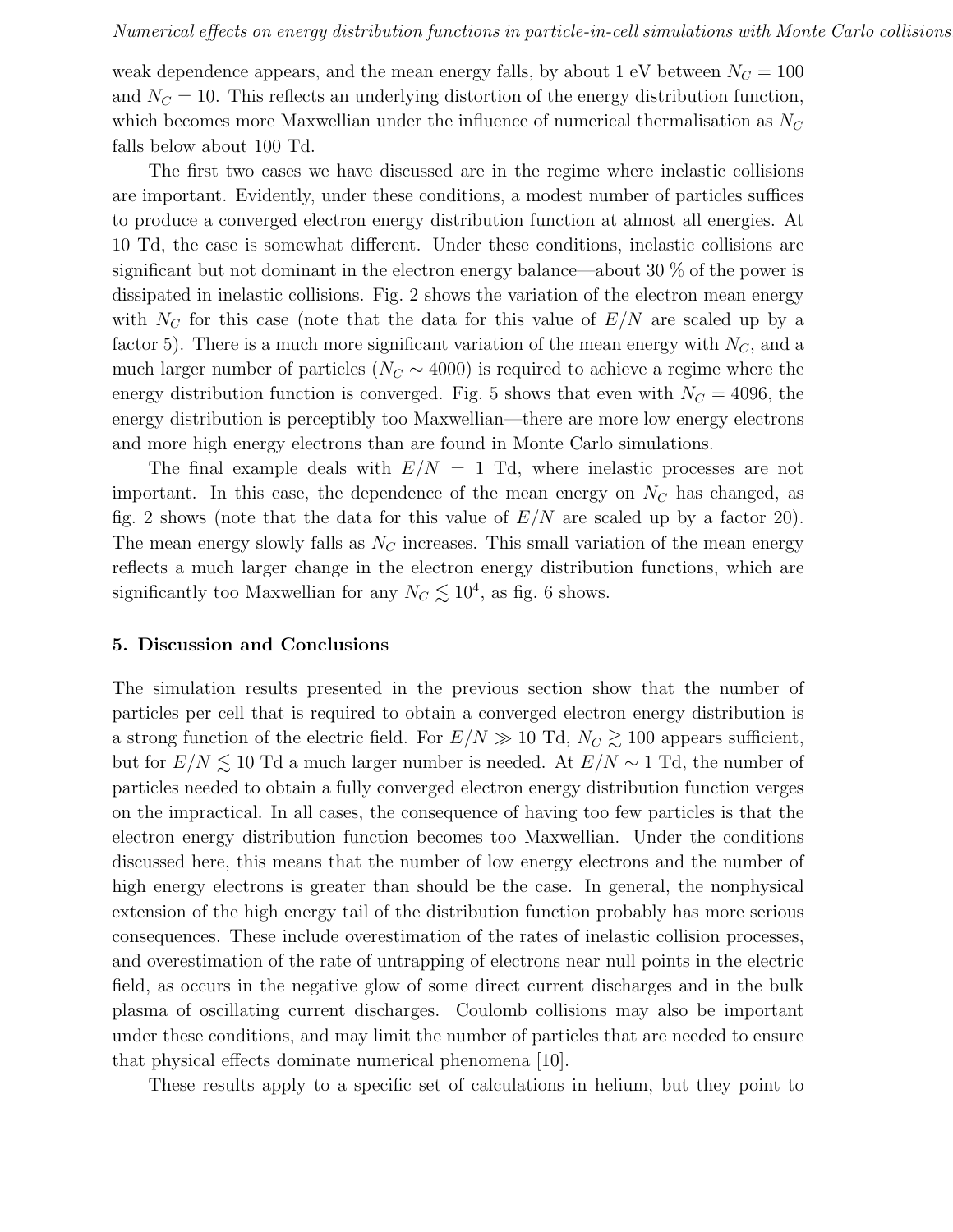more general conclusions. If the main source of error in particle-in-cell simulations is velocity space diffusion, then a relevant accuracy criterion will be found by comparing the physical velocity space diffusion flux with its numerical counterpart, and choosing numerical parameters to ensure that the former is much greater than the latter. In practice, we usually lack the information to make such a comparison, especially a priori, in advance of actual computations. However, there is in practice a strong relationship between the electron temperature and the physical velocity space flux. When inelastic scattering is important, electrons are scattered out of the tail of the distribution very fast, and this scattering must be balanced by a relatively large velocity space flux at all energies where there is any significant density of electrons. Consequently, when there is an electron mean energy comparable to the inelastic threshold, there must also be a large velocity space flux, and a relatively small number of particles will be acceptable. In the opposite extreme, when elastic collisions dominate, the rate of scattering from the tail of the distribution will be relatively small, and will be balanced by a relatively small velocity space flux. In this case, one will need a relatively large number of particles to ensure that the numerical velocity space flux is small compared with the physical flux. The aim of the calculations presented above is to quantify the "relatively small" and "relatively large" number of particles referred to in these arguments. By this quantification, we seek to offer general guidance as to the number of particles likely to be required in any given context, either for the electron energy distribution function in general, or for groups of electrons within a larger distribution. (We note that only in the presence of non-local electron kinetics can there be such detached groups of electrons, such as are discussed in [9, 8, 10].) The main indicator for the number of particles is consequently the ratio of the mean energy of the relevant electrons to the inelastic threshold, for the reasons just discussed. The calculations presented here refer to a specific ratio of the collision frequency to the plasma frequency. However, we have elsewhere investigated the dependence of the numerical velocity space fluxes on the collision frequency, which will indicate the relevant scaling to other situations. Of course, many other factors specific to a given situation may also be significant (the presence or absence of a Ramsauer minimum, for instance), but when the number of particles required can vary by three orders of magnitude, any advance information will be of value. The computations presented here give some such preliminary indication. The conclusion from such indications may sometimes be disagreeable, in that, especially for two- or three-dimensional simulations, it may be determined that a fully converged simulation cannot practically be achieved.

# 6. Acknowledgements

This work was supported by Science Foundation Ireland under grant numbers 07/IN.1/I907 and 08/SRC/I1411.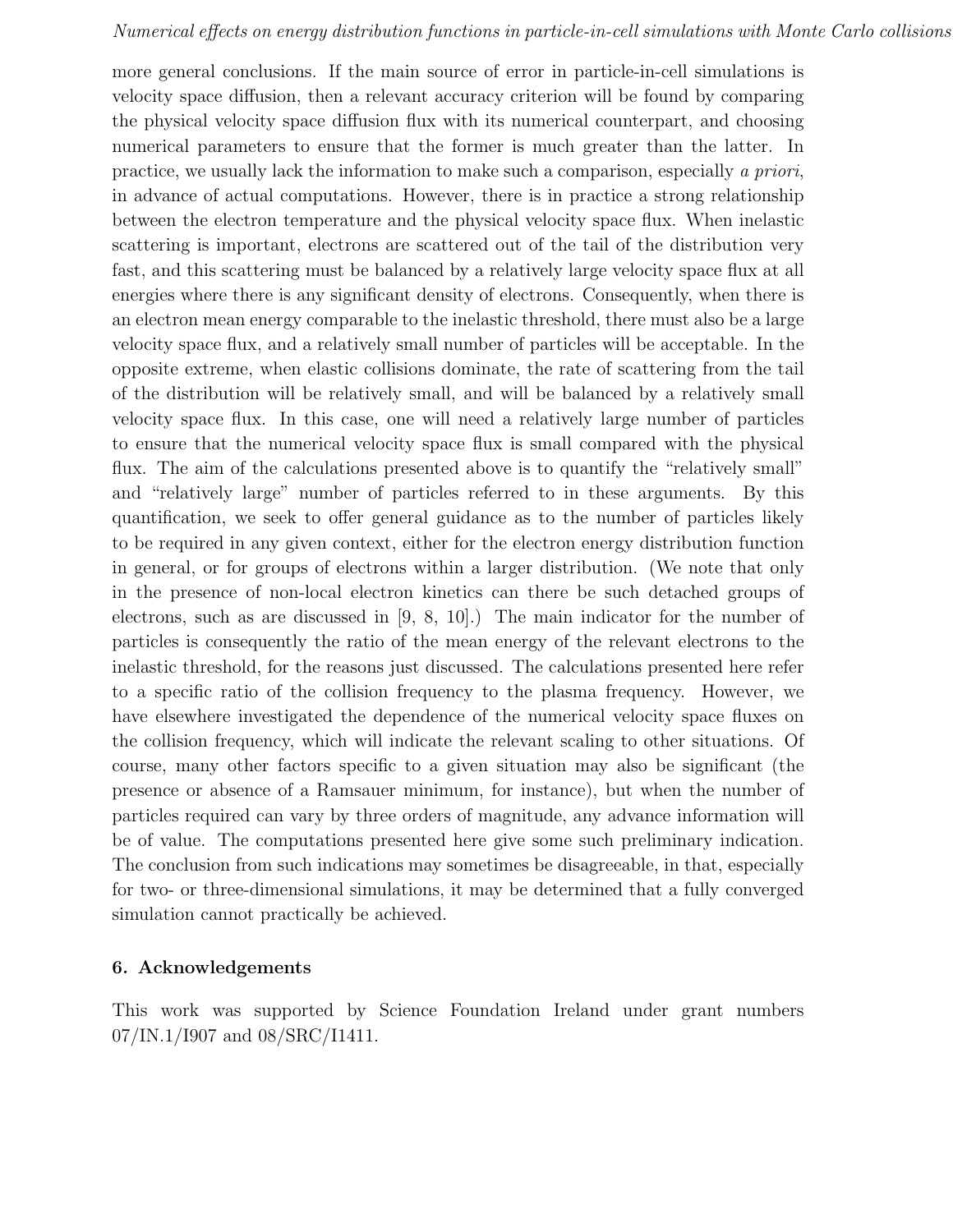## References

- [1] C. K. Birdsall and A. B. Langdon. Plasma Physics via Computer Simulation. McGraw-Hill, New York, 1985.
- [2] R. W. Hockney and J. W. Eastwood. Computer Simulation using Particles. Adam Hilger, Bristol, 1988.
- [3] C. K. Birdsall. Particle-in-cell charged-particle simulations, plus Monte Carlo collisions with neutral atoms, PIC-MCC. IEEE Trans. Plasma Sci.,  $19(2):65-85$ , April 1991.
- [4] M. M. Turner. Collisionless heating in radio-frequency discharges: a review. J. Phys. D: Appl. Phys., 42:194008, 2009.
- [5] Yuri P. Raizer. Gas Discharge Physics. Springer, Berlin, 1991.
- [6] U. Kortshagen, C. Busch, and L. D. Tsendin. On simplifying approaches to the solution of the Boltzmann equation in spatially inhomogeneous plasmas. Plasma Sources Sci. Technol., 5:1–17, 1996.
- [7] M. J. Kushner. Hybrid modelling of low temperature plasmas for fundamental investigations and equipment design. J. Phys. D: Appl. Phys., 42(19):194013, 2009.
- [8] V. Vahedi, G. DiPeso, C. K. Birdsall, M. A. Lieberman, and T. D. Rognlien. Capacitive RF discharges modelled by particle-in-cell Monte Carlo simulation. I. analysis of numerical techniques. Plasma Sources Sci. Technol., 2:261–272, 1993.
- [9] V. A. Godyak and R. B. Piejak. Abnormally low electron temperature and heatingmode transition in a low-pressure rf discharge at 13.56 MHz. Phys. Rev. Lett., 65 (8):996–999, August 1990.
- [10] M. M. Turner. Kinetic properties of particle-in-cell simulations compromised by Monte Carlo collisions. *Phys. Plasmas*, 13(3):033506, March 2006.
- [11] J. L. Pack, R. E. Voshall, A. V. Phelps, and L. E. Kline. Longitudinal electron diffusion coefficients in gases: Noble gases. J. Appl. Phys.,  $71(11):5363-5371$ , June 1992.
- [12] J. E. Lawler, E. A. Den Hartog, and W. N. G. Hitchon. Power balance of negativeglow electrons. Phys. Rev. A, 43(8):4427–4437, April 1991.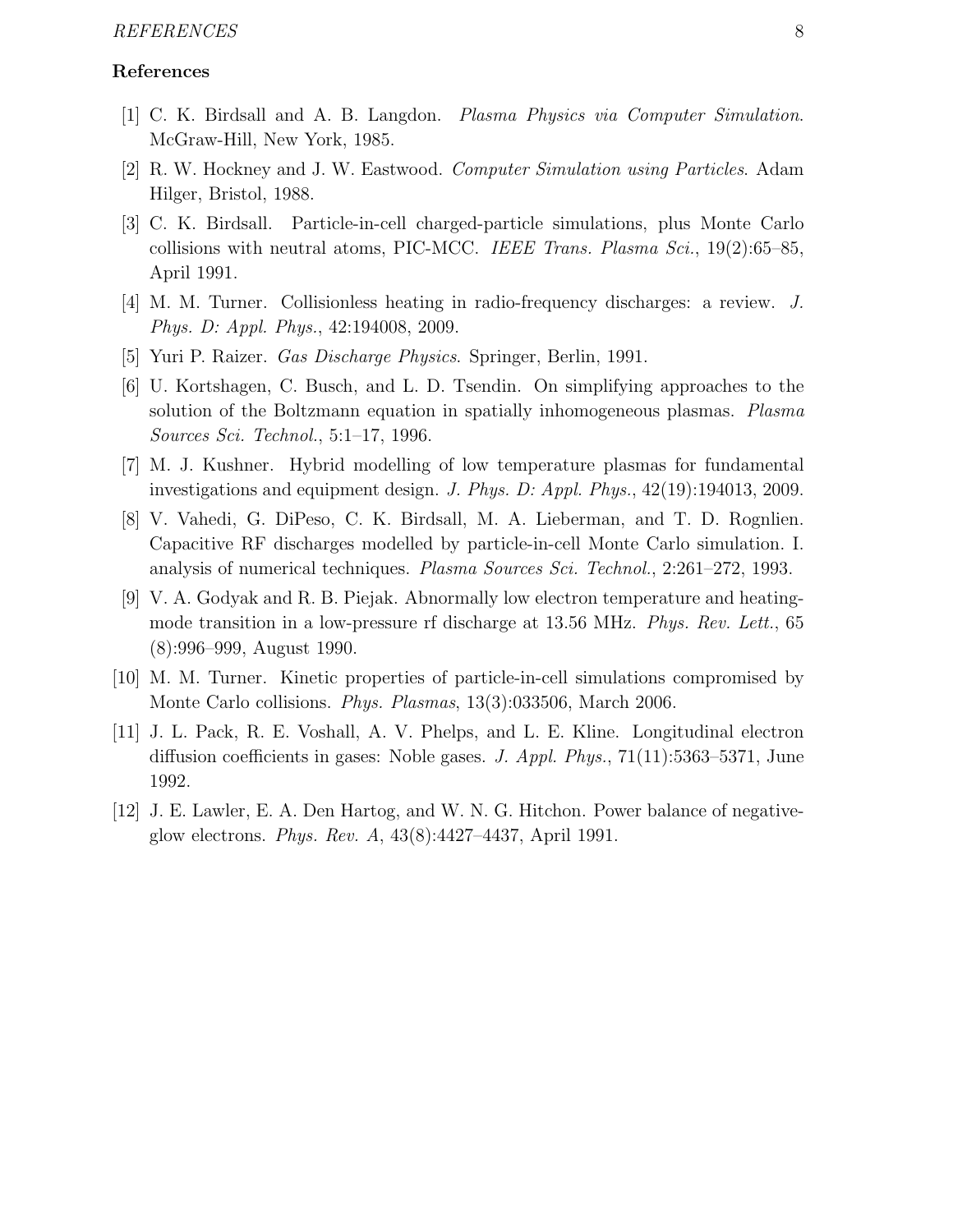

**Figure 1.** The electron mean energy  $\langle \varepsilon \rangle$  as a function of the reduced electric field for electrons in helium, showing the range of values considered in this paper.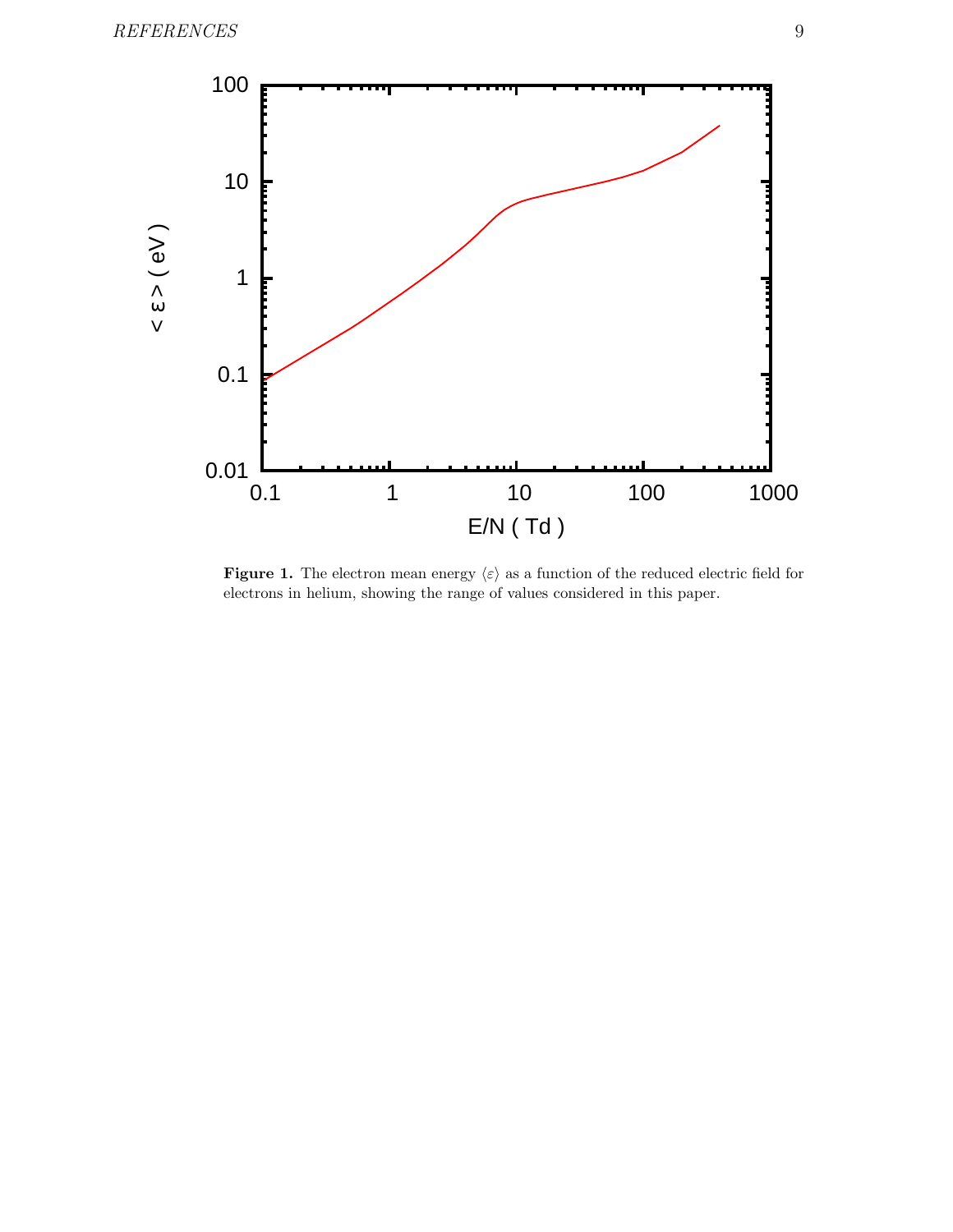

Figure 2. The electron mean energy calculated using a particle-in-cell simulation with varying number of particles per cell,  $N_C$ , for the four reduced electric field strengths considered in this paper. Other numerical parameters are kept constant. Note that, for clarity of presentation, the data for 1 Td have been multiplied by a factor of 20, and the data for 10 Td have been multipled by a factor of 5.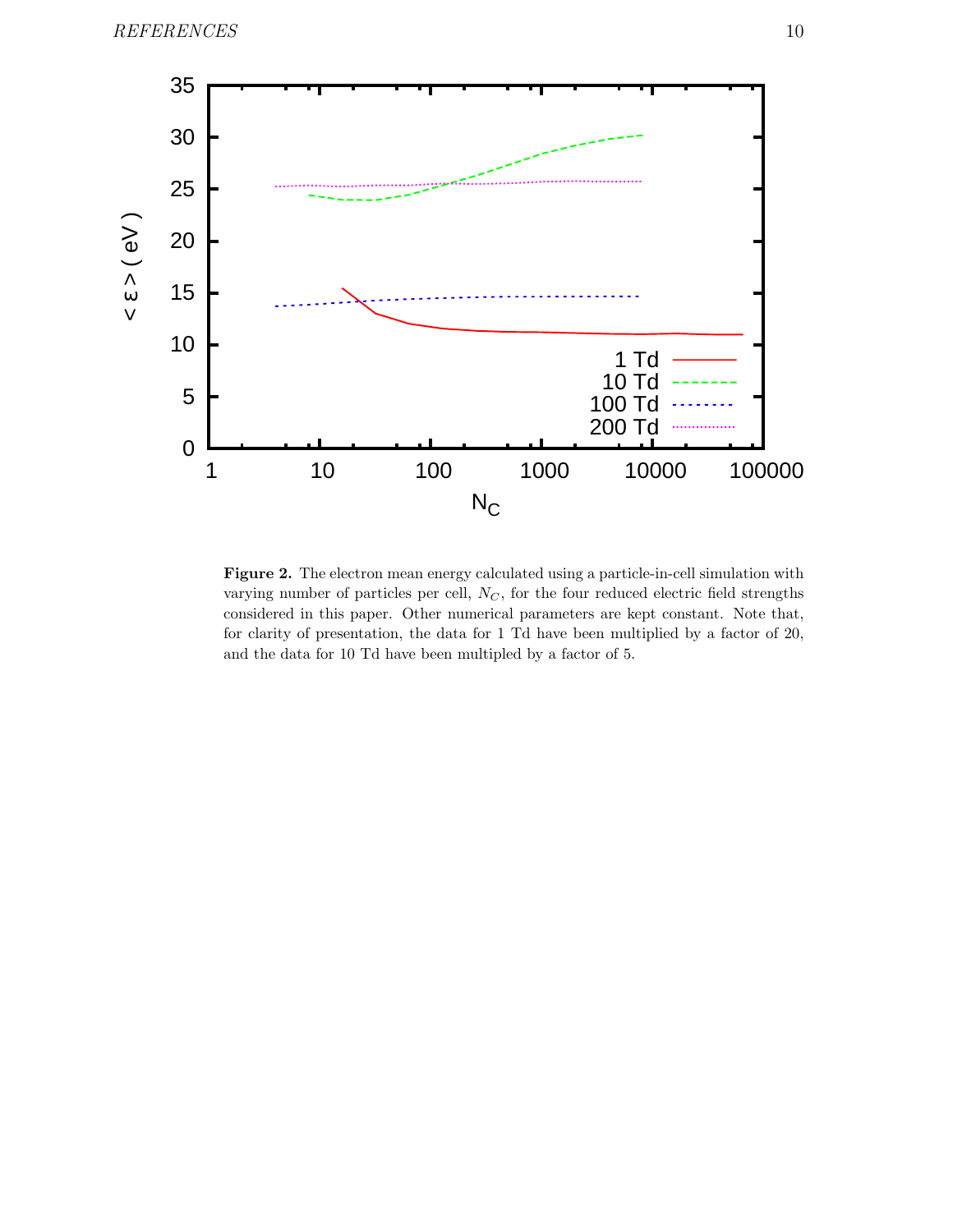

Figure 3. The electron energy distribution function at a reduced electric field strength of  $E/N = 200$  Td, calculated using a particle-in-cell simulation and a Monte Carlo simulation. The same distribution functions are show in each half of the figure, but on the left the vertical scale is linear, and on the right it is logarithmic.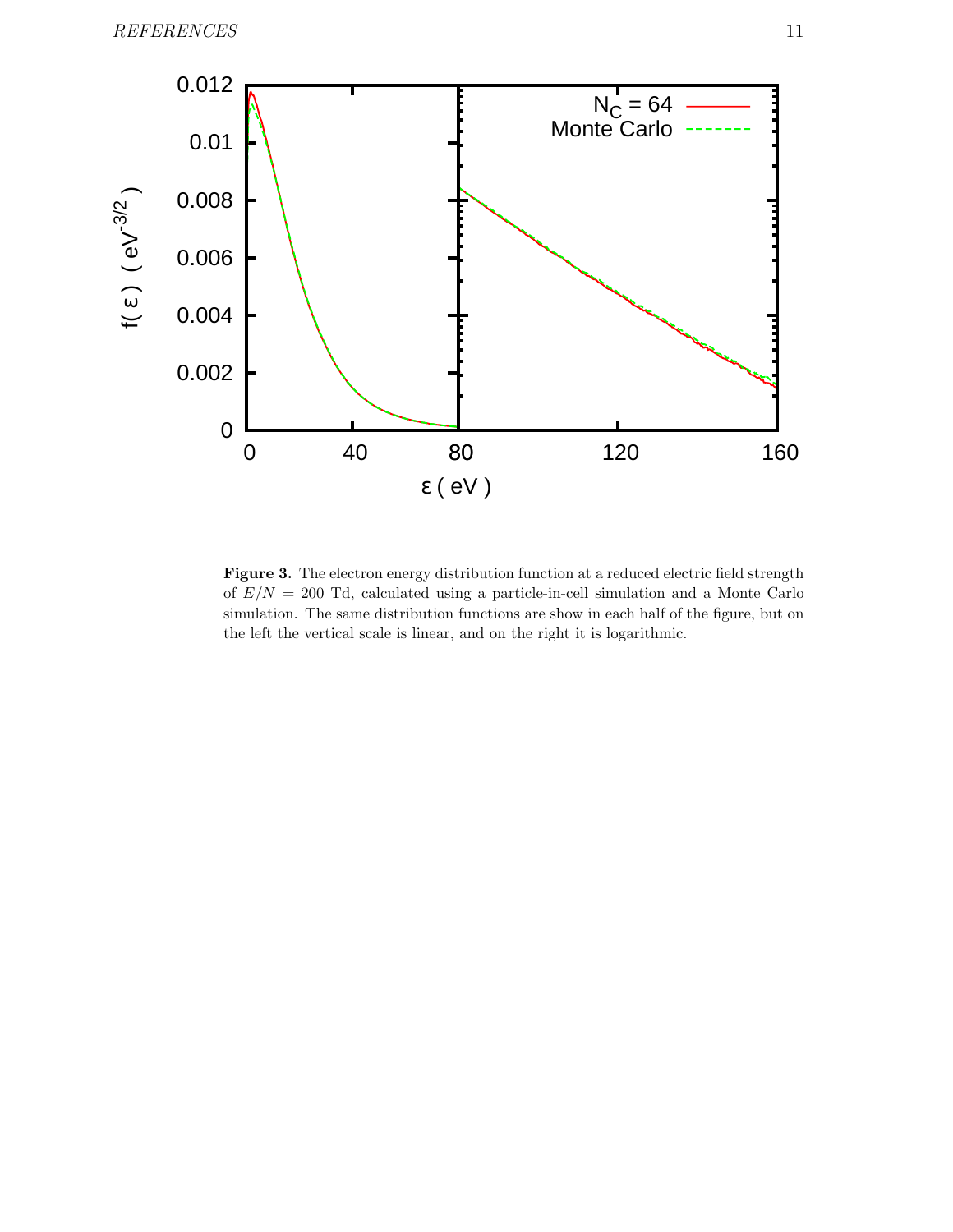

Figure 4. The electron energy distribution function at a reduced electric field strength of  $E/N = 100$  Td, calculated and displayed as described in the caption for fig. 3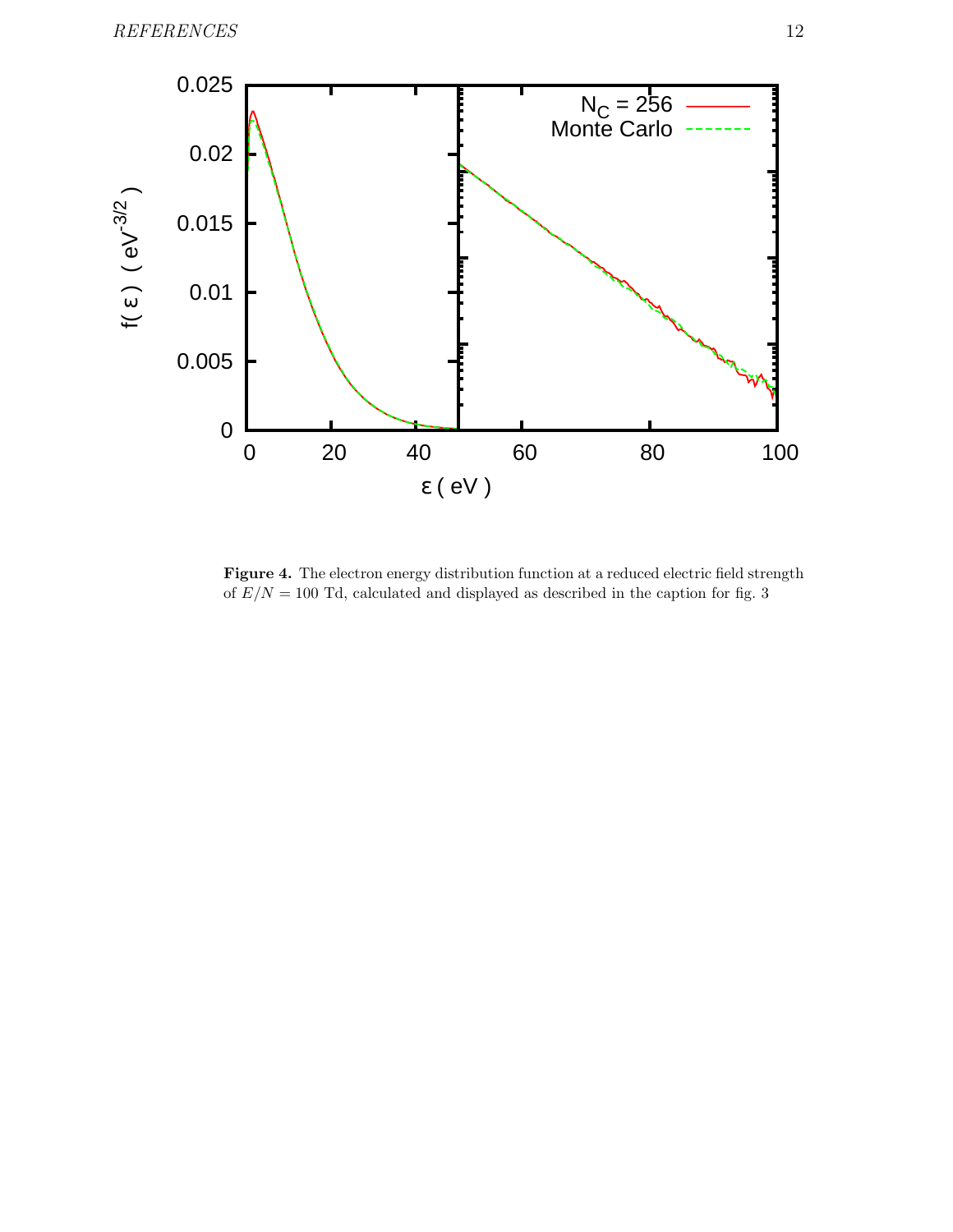

Figure 5. The electron energy distribution function at a reduced electric field strength of  $E/N = 10$  Td, calculated and displayed as described in the caption for fig. 3